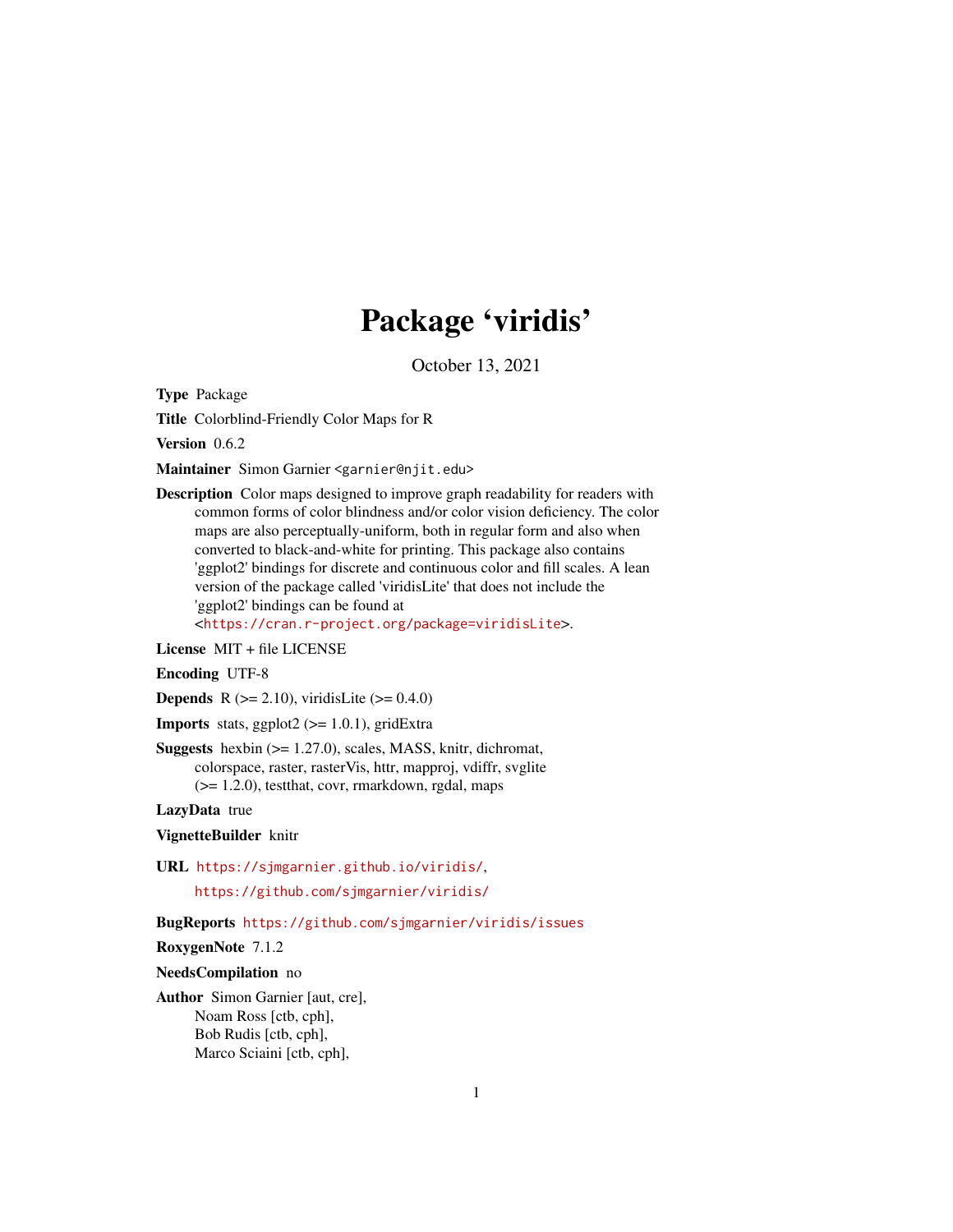<span id="page-1-0"></span>Antônio Pedro Camargo [ctb, cph], Cédric Scherer [ctb, cph]

Repository CRAN

Date/Publication 2021-10-13 20:50:02 UTC

### R topics documented:

| Index |  |
|-------|--|
|       |  |
|       |  |

scale\_fill\_viridis *Viridis Color Scales for ggplot2*

#### **Description**

Scale functions (fill and colour/color) for [ggplot2](#page-0-0).

For discrete == FALSE (the default) all other arguments are as to [scale\\_fill\\_gradientn](#page-0-0) or [scale\\_color\\_gradientn](#page-0-0). Otherwise the function will return a [discrete\\_scale](#page-0-0) with the plotcomputed number of colors.

See [viridis](#page-0-0) and viridis. map for more information on the color palettes.

#### Usage

```
scale_fill_viridis(
  ...,
 alpha = 1,
 begin = 0,
 end = 1,
 direction = 1,
 discrete = FALSE,
 option = "D"
\lambdascale_color_viridis(
  ...,
 alpha = 1,
 begin = 0,
 end = 1,
 direction = 1,
 discrete = FALSE,
  option = "D"
)
```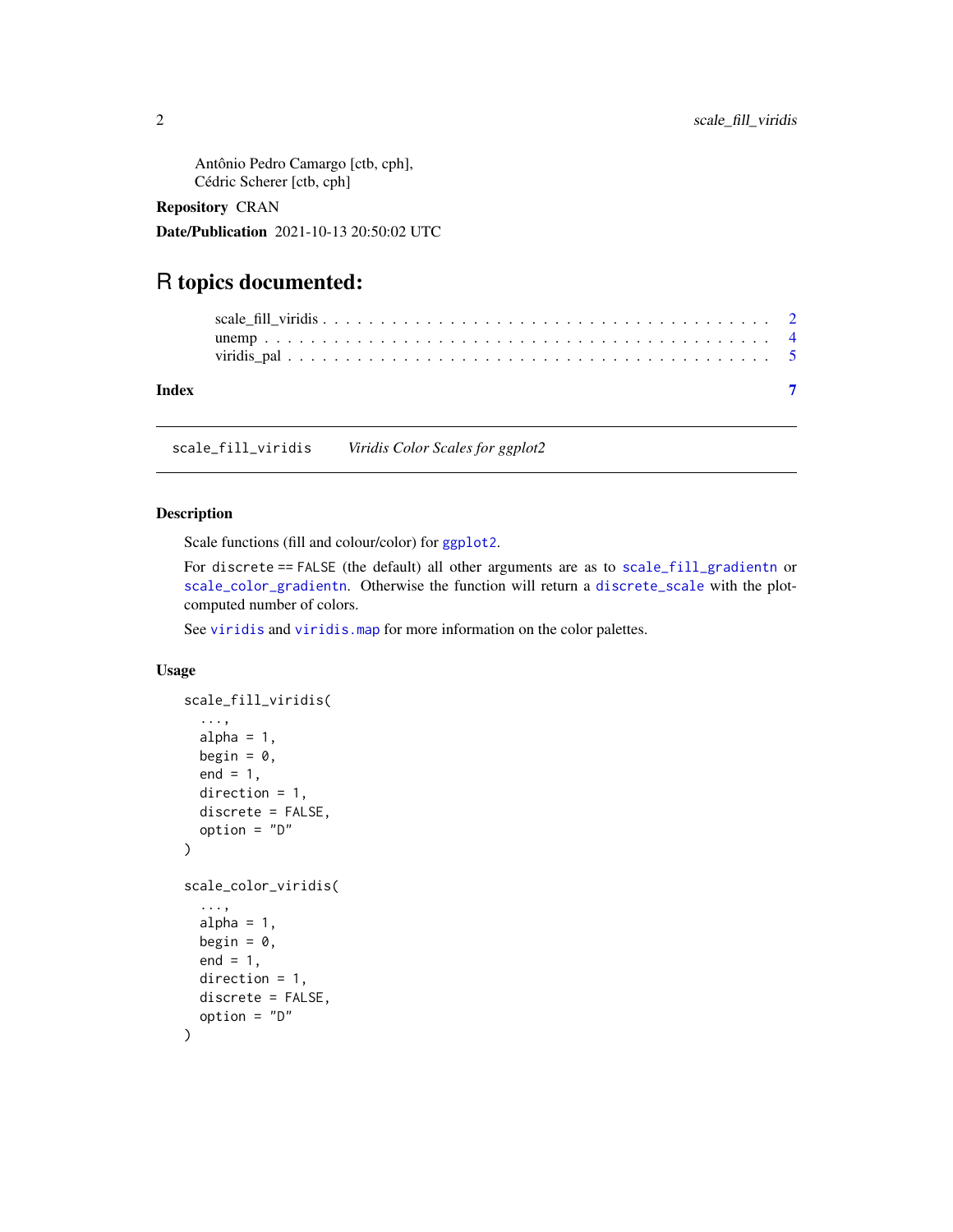```
scale_colour_viridis(
  ...,
 alpha = 1,
 begin = 0,
 end = 1,
 direction = 1,
 discrete = FALSE,
 option = "D"
```
#### )

#### Arguments

| .         | Parameters to discrete_scale if discrete == TRUE, or scale_fill_gradientn/<br>scale_color_gradientn if discrete == FALSE.                 |
|-----------|-------------------------------------------------------------------------------------------------------------------------------------------|
| alpha     | The alpha transparency, a number in $[0,1]$ , see argument alpha in hsv.                                                                  |
| begin     | The (corrected) hue in $[0,1]$ at which the color map begins.                                                                             |
| end       | The (corrected) hue in $[0,1]$ at which the color map ends.                                                                               |
| direction | Sets the order of colors in the scale. If 1, the default, colors are as output by<br>viridis pal. If -1, the order of colors is reversed. |
| discrete  | Generate a discrete palette? (default: FALSE - generate continuous palette).                                                              |
| option    | A character string indicating the color map option to use. Eight options are<br>available:                                                |
|           | • "magma" (or "A")                                                                                                                        |
|           | • "inferno" (or "B")                                                                                                                      |
|           | • "plasma" (or " $C$ ")                                                                                                                   |
|           | • "viridis" (or " $D$ ")                                                                                                                  |
|           | • "cividis" (or " $E$ ")                                                                                                                  |
|           | • "rocket" (or " $F$ ")                                                                                                                   |
|           |                                                                                                                                           |

- "mako" (or "G")
- "turbo" (or "H")

#### Author(s)

Noam Ross <noam.ross@gmail.com> / [@noamross](https://twitter.com/noamross)

Bob Rudis <bob@rud.is> / [@hrbrmstr](https://twitter.com/hrbrmstr)

Simon Garnier: <garnier@njit.edu> / [@sjmgarnier](https://twitter.com/sjmgarnier)

#### Examples

```
library(ggplot2)
```

```
# Ripped from the pages of ggplot2
p <- ggplot(mtcars, aes(wt, mpg))
p + geom\_point(size = 4, aes(colour = factor(cyl))) +scale_color_viridis(discrete = TRUE) +
   theme_bw()
```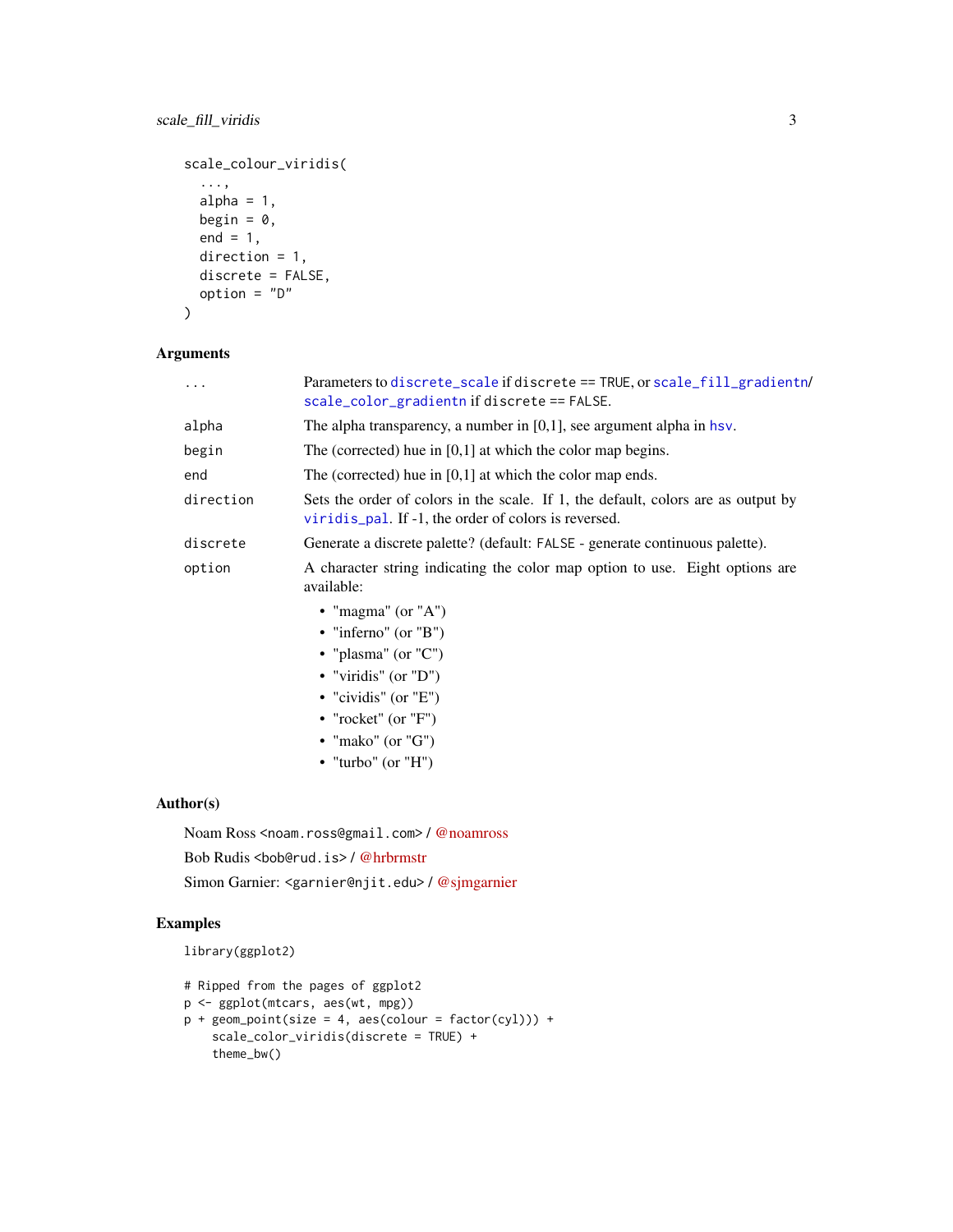```
# Ripped from the pages of ggplot2
dsub \le subset(diamonds, x > 5 & x < 6 & y > 5 & y < 6)
dsub$diff <- with(dsub, sqrt(abs(x - y)) * sign(x - y))
d \leq ggplot(dsub, aes(x, y, colour = diff)) + geom_point()
d + scale_color_viridis() + theme_bw()
# From the main viridis example
dat <- data.frame(x = rnorm(10000), y = rnorm(10000))
ggplot(data, aes(x = x, y = y)) +geom_hex() + coord_fixed() +
 scale_fill_viridis() + theme_bw()
library(ggplot2)
library(MASS)
library(gridExtra)
data("geyser", package="MASS")
ggplot(geyser, aes(x = duration, y = waiting)) +xlim(0.5, 6) + ylim(40, 110) +
 stat_density2d(aes(fill = ..level..), geom = "polygon") +
 theme_bw() +
 theme(panel.grid = element_blank()) -> gg
grid.arrange(
 gg + scale_fill\_viridis(option = "A") + labs(x = "Viridis A", y = NULL),gg + scale_fill\_viridis(option = "B") + labs(x = "Viridis B", y = NULL),gg + scale_fill\_viridis(option = "C") + labs(x = "Viridis C", y = NULL),gg + scale_fill\_viridis(option = "D") + labs(x = "Viridis D", y = NULL),gg + scale_fill\_viridis(option = "E") + labs(x = "Viridis E", y = NULL),gg + scale_fill\_viridis(option = "F") + labs(x = "Viridis F", y = NULL),gg + scale_fill\_viridis(option = "G") + labs(x = "Viridis G", y = NULL),gg + scale_fill\_viridis(option = "H") + labs(x = "Viridis H", y = NULL),ncol = 4, nrow = 2\mathcal{L}
```
unemp *USA Unemployment in 2009*

#### **Description**

A data set containing the 2009 unemployment data in the USA by county.

#### Usage

unemp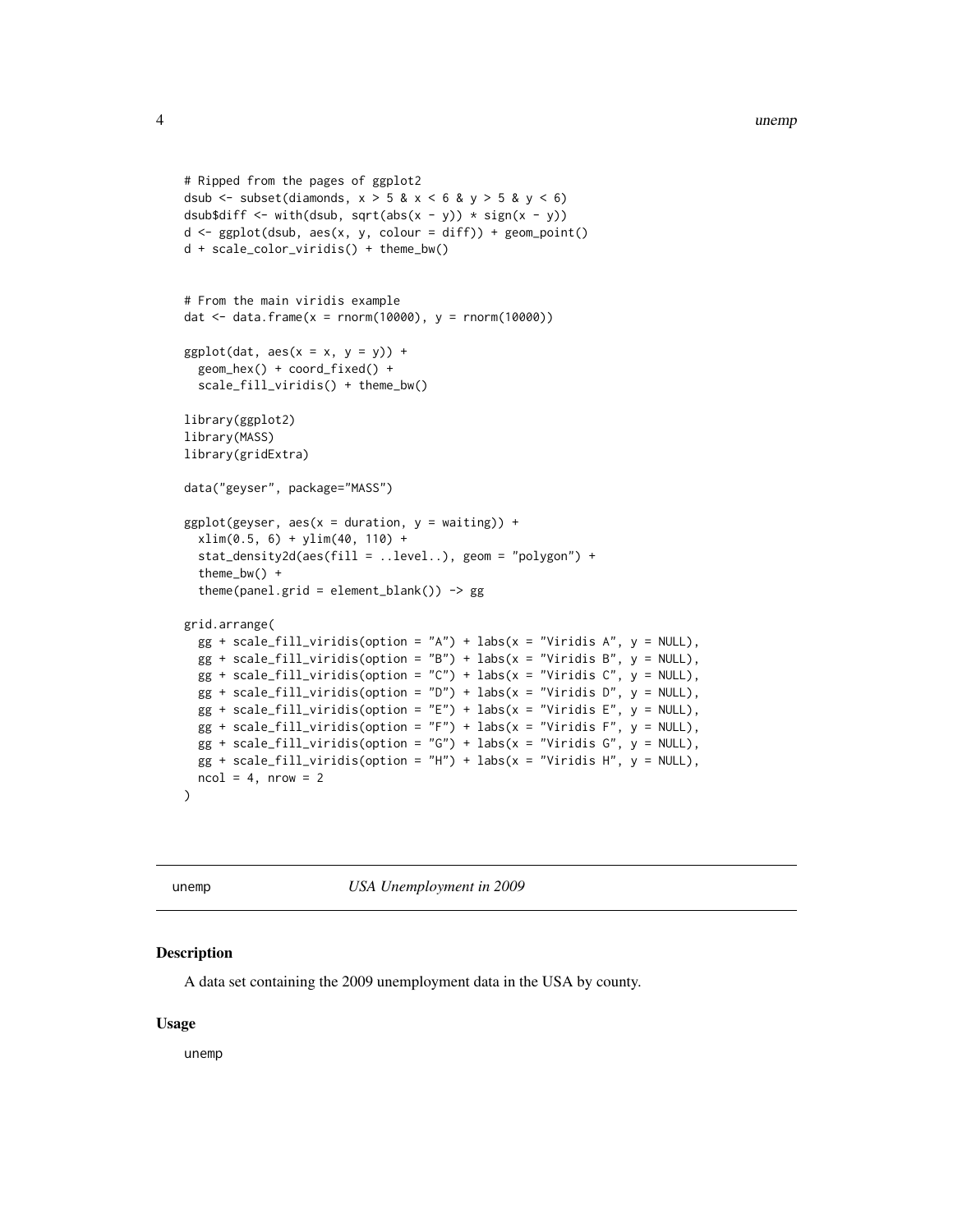#### <span id="page-4-0"></span>viridis\_pal 5

#### Format

A data frame with 3218 rows and 8 variables:

id the county ID number state\_fips the state FIPS number county\_fips the county FIPS number name the county name year the year rate the unemployment rate county the county abbreviated name state the state acronym

#### Source

<http://datasets.flowingdata.com/unemployment09.csv>

<span id="page-4-1"></span>viridis\_pal *Viridis Color Palettes*

#### Description

A wrapper function around [viridis](#page-0-0) to turn it into a palette function compatible with [discrete\\_scale](#page-0-0).

#### Usage

```
viridis_pal(alpha = 1, begin = 0, end = 1, direction = 1, option = "D")
```
#### Arguments

| alpha     | The alpha transparency, a number in $[0,1]$ , see argument alpha in hsv.                                                                          |
|-----------|---------------------------------------------------------------------------------------------------------------------------------------------------|
| begin     | The (corrected) hue in $[0,1]$ at which the color map begins.                                                                                     |
| end       | The (corrected) hue in $[0,1]$ at which the color map ends.                                                                                       |
| direction | Sets the order of colors in the scale. If 1, the default, colors are ordered from<br>darkest to lightest. If -1, the order of colors is reversed. |
| option    | A character string indicating the color map option to use. Eight options are<br>available:                                                        |
|           | • "magma" (or "A")                                                                                                                                |
|           | • "infermo" (or "B")                                                                                                                              |
|           | • "plasma" (or " $C$ ")                                                                                                                           |
|           | • "viridis" (or " $D$ ")                                                                                                                          |
|           | • "cividis" (or " $E$ ")                                                                                                                          |
|           | • "rocket" (or " $F$ ")                                                                                                                           |
|           | • "mako" (or " $G$ ")                                                                                                                             |
|           | • "turbo" (or "H")                                                                                                                                |
|           |                                                                                                                                                   |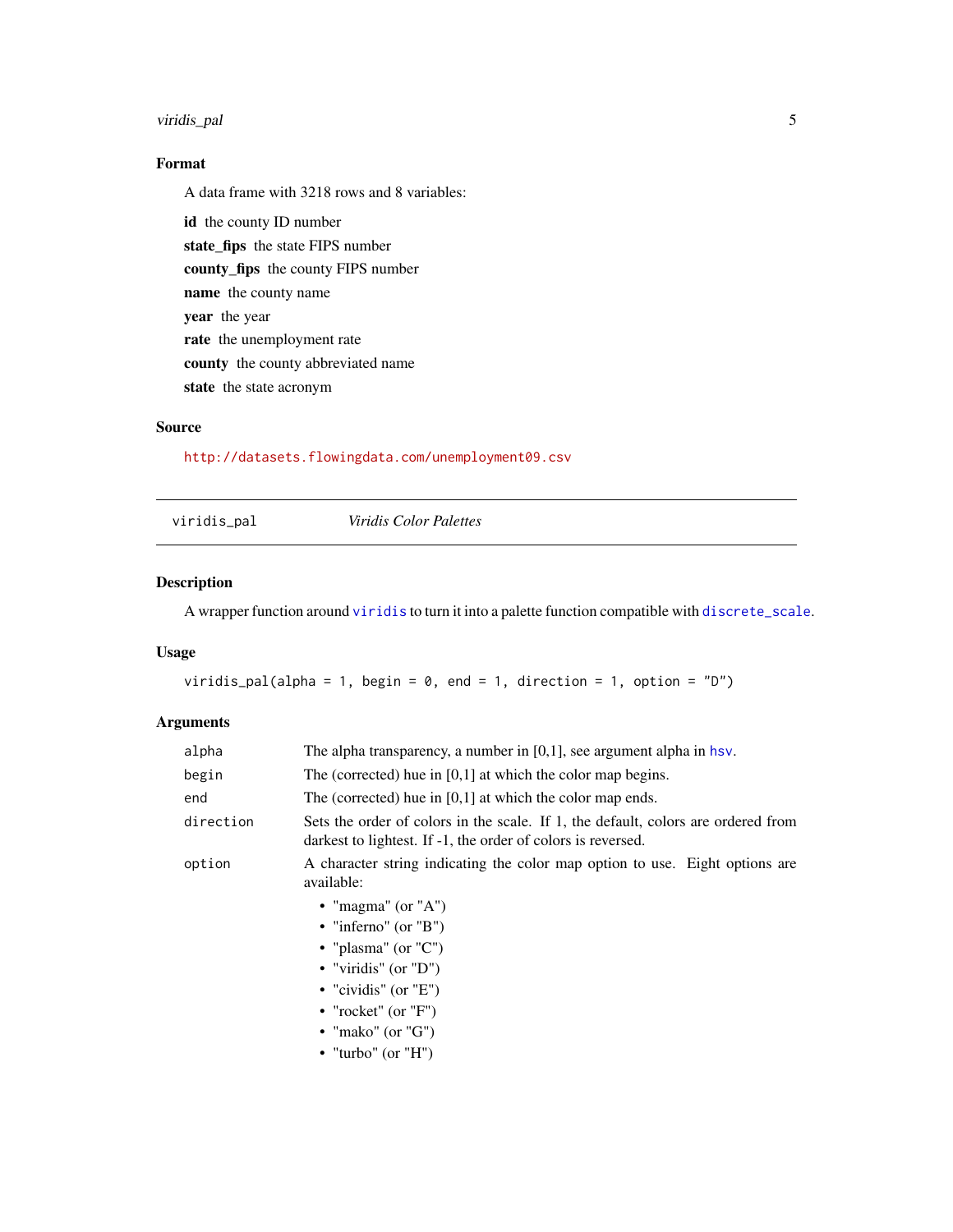#### <span id="page-5-0"></span>Details

See [viridis](#page-0-0) and [viridis.map](#page-0-0) for more information on the color palettes.

#### Author(s)

Bob Rudis: <br/> <br/>bob@rud.is> / [@hrbrmstr](https://twitter.com/hrbrmstr)

Simon Garnier: <garnier@njit.edu> / [@sjmgarnier](https://twitter.com/sjmgarnier)

#### Examples

```
library(scales)
show_col(viridis_pal()(12))
```